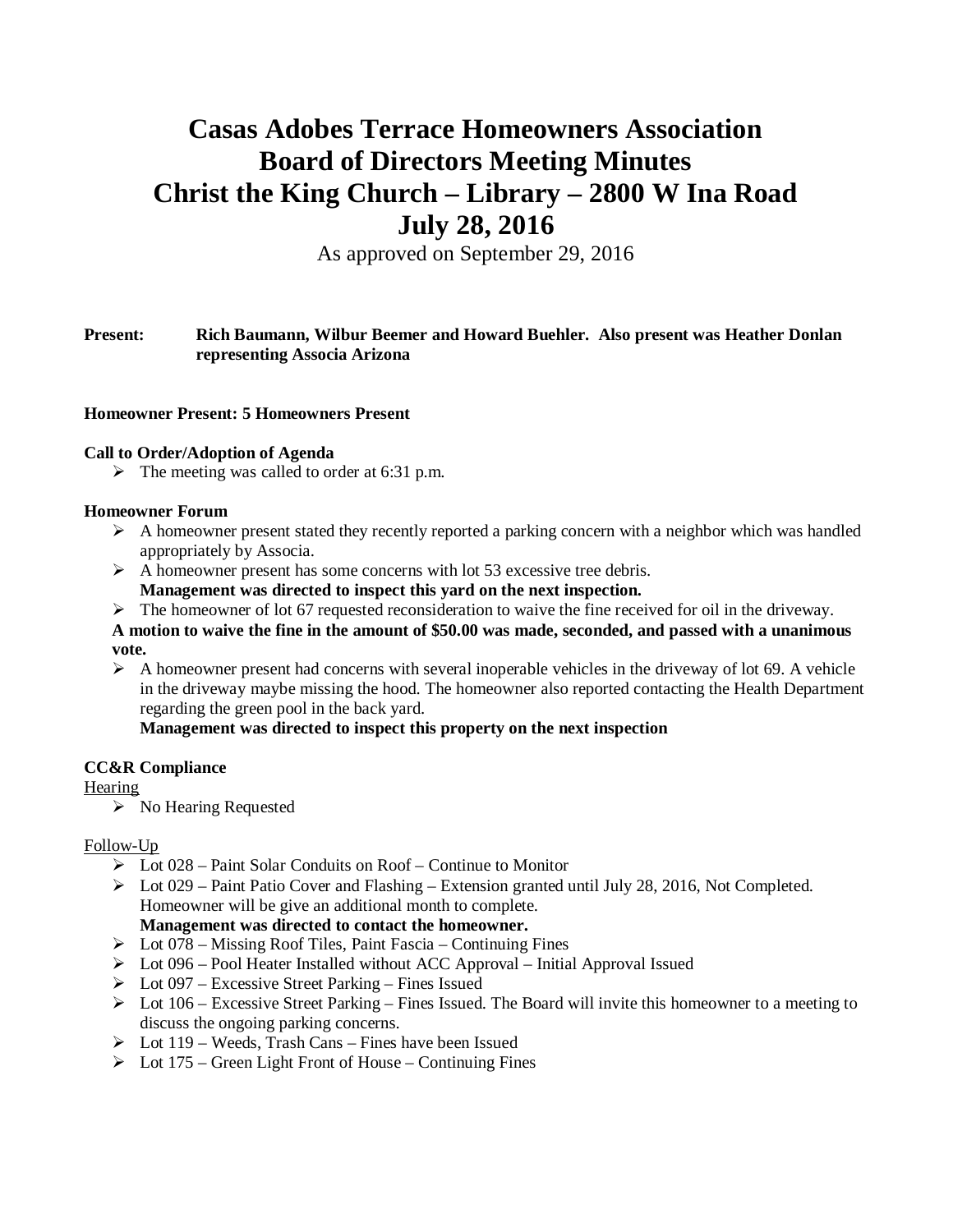## Correspondence/Telephone

 $\triangleright$  Lot 097 – Request for Reconsideration for Parking and Trash Can Fines. The tenants were present. Pictures of countless parking violations were presented to the tenants. The tenants stated their current vehicles are oversized. The driveway has previously been widened to accompany 3 vehicles. The Board discussed their interpretation of the CC&R's rule pertaining to parking. The tenant was asked to provide the vehicle information on 2 vehicles which belong to regular guests. The Board will grant a variance for the vehicle of the mother-in-law who is a frequent guest. The tenants agreed to work on getting 3 vehicles in the driveway.

## **A motion to suspend the fine received for 6 months while the parking is monitored was made, seconded, and passed with an unanimous vote.**

 $\triangleright$  The tenant also requested the Board reconsider a recent fine for the trash can. The tenant claimed the trash can belonged to the neighbor. The tenant stated that on one of the dates noted, they were out of town.

## **A motion to suspend the fine received for 6 months as long the violation does not reoccur was made, seconded, and passed with an unanimous vote.**

# **Approval of Minutes**

**A motion to approve the May 31, 2016 meeting minutes as amended was made, seconded and passed with a unanimous vote.**

 $\triangleright$  The Board requested the ACC reformat a few of the headers on the May 12, 2016 ACC minutes.

#### **Financial Report**

- $\triangleright$  The May 2016 and June 2016 financials were provided for review.
- $\triangleright$  Management has recently removed 3 invoices from automatic payment, Metro Water, TEP, and Waste Management.

**Management was directed to monitor when these invoices are received in the mail to ensure they are paid timely.**

#### **Officer, Committee and Management Reports**

#### Officers Reports

 $\triangleright$  No Report

# ACC

 $\triangleright$  No Report

# Landscape

 $\triangleright$  No report

## Website

 $\triangleright$  No Report

Ø

Associa Arizona Management Report

 $\triangleright$  The Board was a current management report. There were no questions.

# **Old Business**

 $\triangleright$  There was no Old Business to discuss

# **New Business**